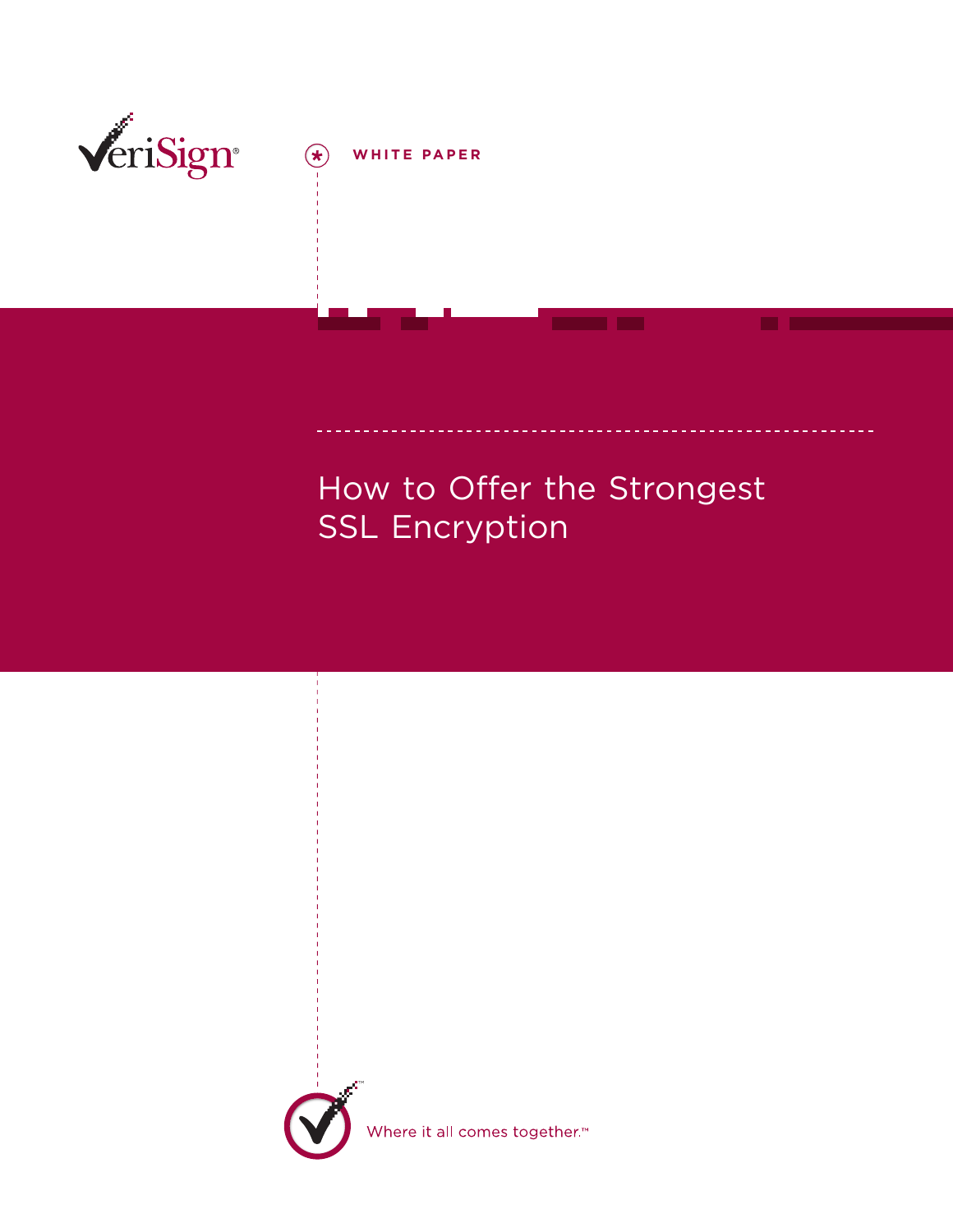

### **WHITE PAPER**

### **CONTENTS**

| + Two Levels of SSL Encryption                   |   |
|--------------------------------------------------|---|
| + Factors Determining<br><b>Encryption Level</b> | κ |
| + The Only Leading Provider to<br>Offer SGC      |   |
| + Can You Afford Not to?                         |   |

**COMMERCIAL** 



Where it all comes together.<sup>™</sup>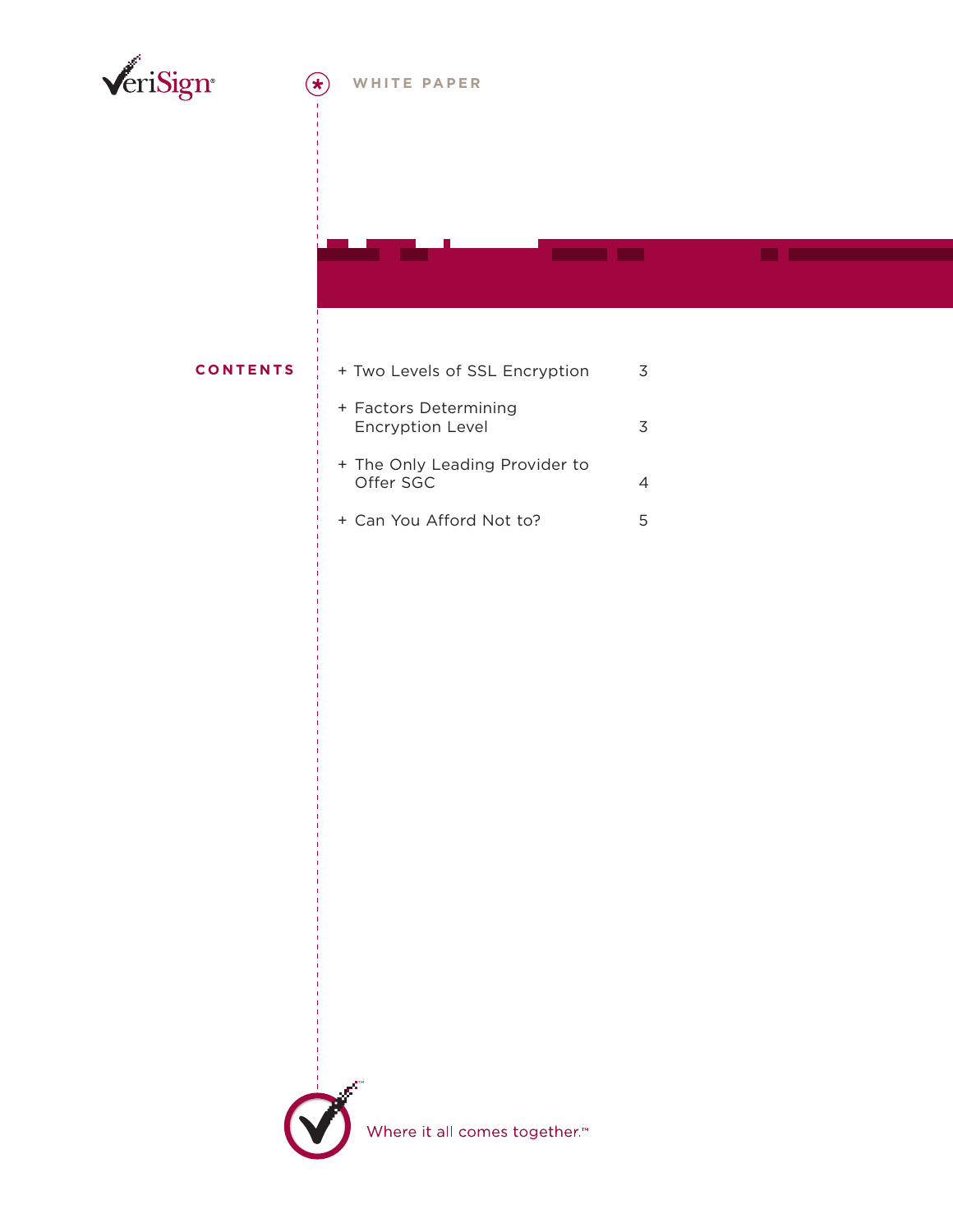

#### **WHITE PAPER**

Most Web and network security professionals are aware of Secured Sockets Layer (SSL) Certificates and the critical part they play in comprehensive Web security platform. Yet, many of these same professionals have little or incorrect understanding of an extremely important protocol within SSL, one with the potential to radically alter the level of protection offered to any given Web site's visitors. That protocol is Server Gated Cryptography, or SGC. Using an SGC-enabled SSL Certificate increases the encryption level available to many site visitors and in fact ensures that Web site visitors will connect at 128-bit encryption, the strongest SSL encryption you can buy.

This technical paper details the effect that SGC has on the encryption levels your site can offer to visitors. You will learn which client systems connect at which encryption levels and how you can offer the strongest available encryption to all the site visitors. Also, you will learn where to obtain SGC-enabled SSL Certificates for your Web site.

# Two Levels of SSL Encryption

SSL encryption occurs at two basic levels, which for purposes of this discussion we will refer to the low level of encryption and the high level. Low-level SSL encryption is ecrypted at either 40 or 56 bits. High-level SSL encryption occurs at a full 128 bits and is in fact the strongest SSL encryption you can get for your Web servers — without exception. Whether a given SSL session occurs at the low or the high level of encryption depends on both the configuration of the client system and the type of SSL Certificate in place on the Web server. Many client systems are unable to take advantage of full 128-bit SSL encryption unless an SGC-enabled certificate is in place.

The difference between these encryption levels is dramatic. 128-bit encryption offers 2<sup>88</sup> times as many possible combinations as 40-bit encryption, which is approximately equal to 300 septillion (300,000,000,000,000,000,000,000,000) times stronger. That's over a trillion times a trillion times stronger. The most common form of encryption breaking is 'brute force' computation, the inputting of every possible variable into a prompt until the right one comes up. In 1997, 40-bit SSL was broken in about four hours by a college student using this method, and nowadays it can be broken by a hacker with the right skills and a high-end home system in a matter of minutes. If this same hacker were to attack a 128-bit SSL session, it would take well over a trillion years to break that session.

## Factors Determining Encryption Level

Exactly which clients will step up to 128-bit SSL encryption and which will not is determined not only by the browser version that client is running but also by the operating system on that machine. Either of these factors can cause a client system to fail to step up. It's important to note that these configuration issues exist entirely on the computer that is visiting the Web site; the server's hardware, software, and operating system have no influence over a given visitor's ability to step up to 128-bit encryption.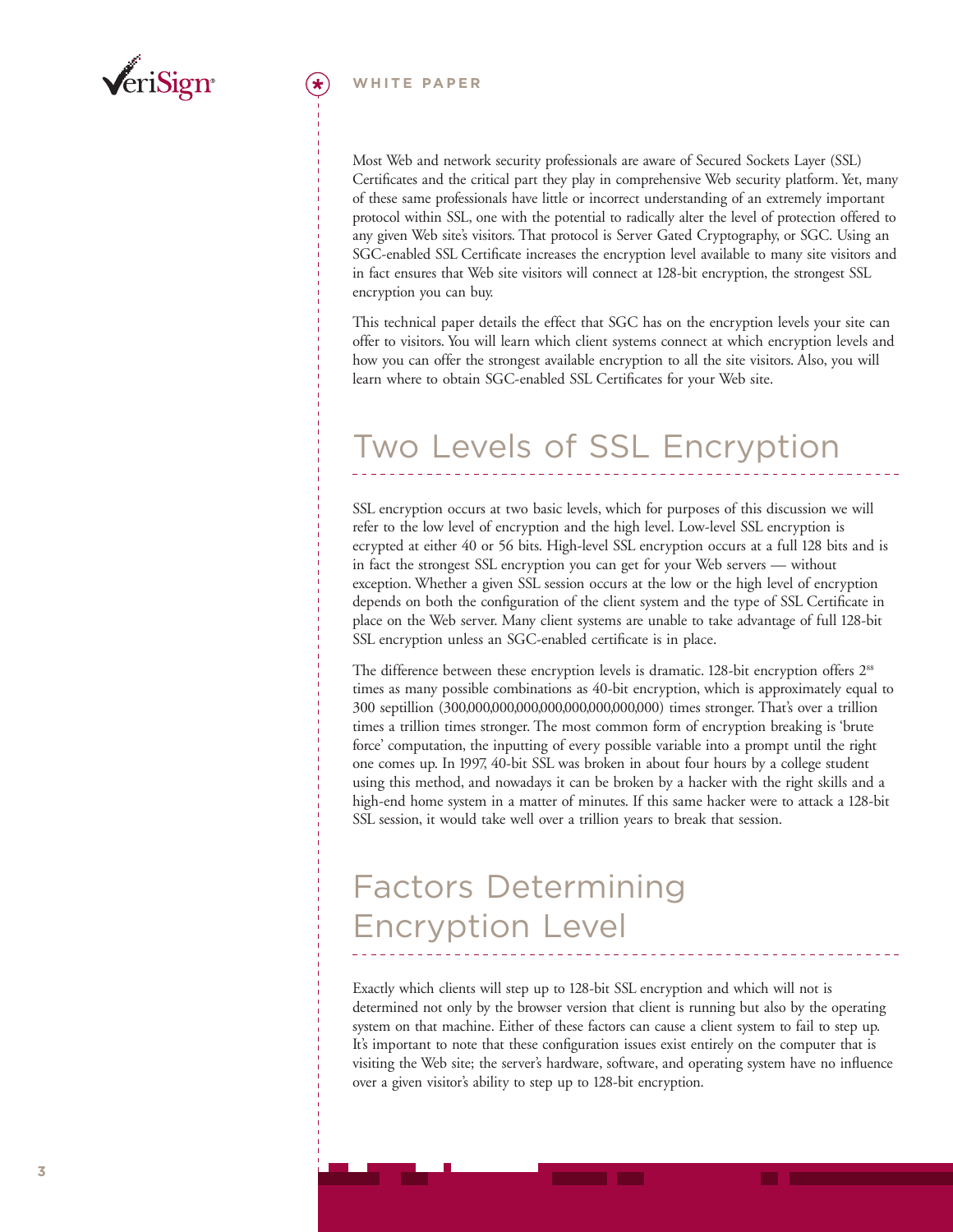

#### **WHITE PAPER**

Web browsers fall into three categories. The first of which are those that are simply incapable of connecting at 128 bits. These browsers are so extremely old that they were released before the capability was available, and no SSL Certificate in existence can connect to them with 128-bit encryption. These browsers include Internet Explorer versions prior to 3.02 and Netscape® browser prior to 4.02. Clients running these extremely old browsers are the only visitor machines that will ever connect to an SGC-enabled SSL Certificate at less than 128-bit encryption. However obsolete browsers are extremely rare today.

The second category of browsers is still relatively old but not as old as the first. These browsers include Internet Explorer versions after 3.02 but before 55 and Netscape versions after 4.02 and up to 4.72. They enjoy 128-bit encryption when connecting with SSL Certificates enabled for SGC and fail to use 128-bit encryption when connecting with SSL Certificates that are not. These older browsers are present on well under half the systems in use today but still have a significant presence in the market.

Finally, we have the newest browsers, Internet Explorer starting with version 55 and Netscape versions after 4.72. These browsers are capable of providing 128-bit encrypted sessions for both types of SSL Certificate — so long as the operating system allows it.

Even among those who are well informed on the subject of Web security, many people don't realise that the client machine's operating system can also cause an SSL session not to step up to 128-bit encryption. In particular, many Windows® 2000 systems will fail to step up to 128 bits unless the SSL Certificate supports SGC. It's particularly important to understand that this security weakness occurs regardless of the version of Internet Explorer running on the client system. Even those computers running the most recent version of Internet Explorer still fail to connect at 128 bits.

Which systems are they? Any copy of Windows 2000 shipped prior to approximately March 2001 that was not subsequently upgraded with one of several Windows upgrade packs will suffer this limitation. The exact number of affected systems is unknown, but with over 156 million Windows 2000 systems in use — almost 40 percent of all personal computers encompassing all operating systems<sup>1</sup> — this number is certainly very large.

## The Only Leading Provider to Offer SGC

VeriSign<sup>2</sup> is the only leading provider of SSL solutions to offer SGC-enabled SSL Certificates. That means among leading SSL providers only VeriSign can provide 128-bit SSL encryption — the most powerful money can buy — to virtually every client machine that comes to your site. Only VeriSign offers SSL Certificates that enable the strongest available encryption for every single site visitor, regardless of browser version and operating system. Only VeriSign can guarantee that every one of the over 156 million Windows 2000 users is connecting with the unbroken protection of 128-bit SSL. Only VeriSign<sup>2</sup> offers you the best possible SSL protection — the top-of-the-line protection you deserve and your site visitors demand. VeriSign offers SGC-enabled certificates in each of its major SSL product lines: